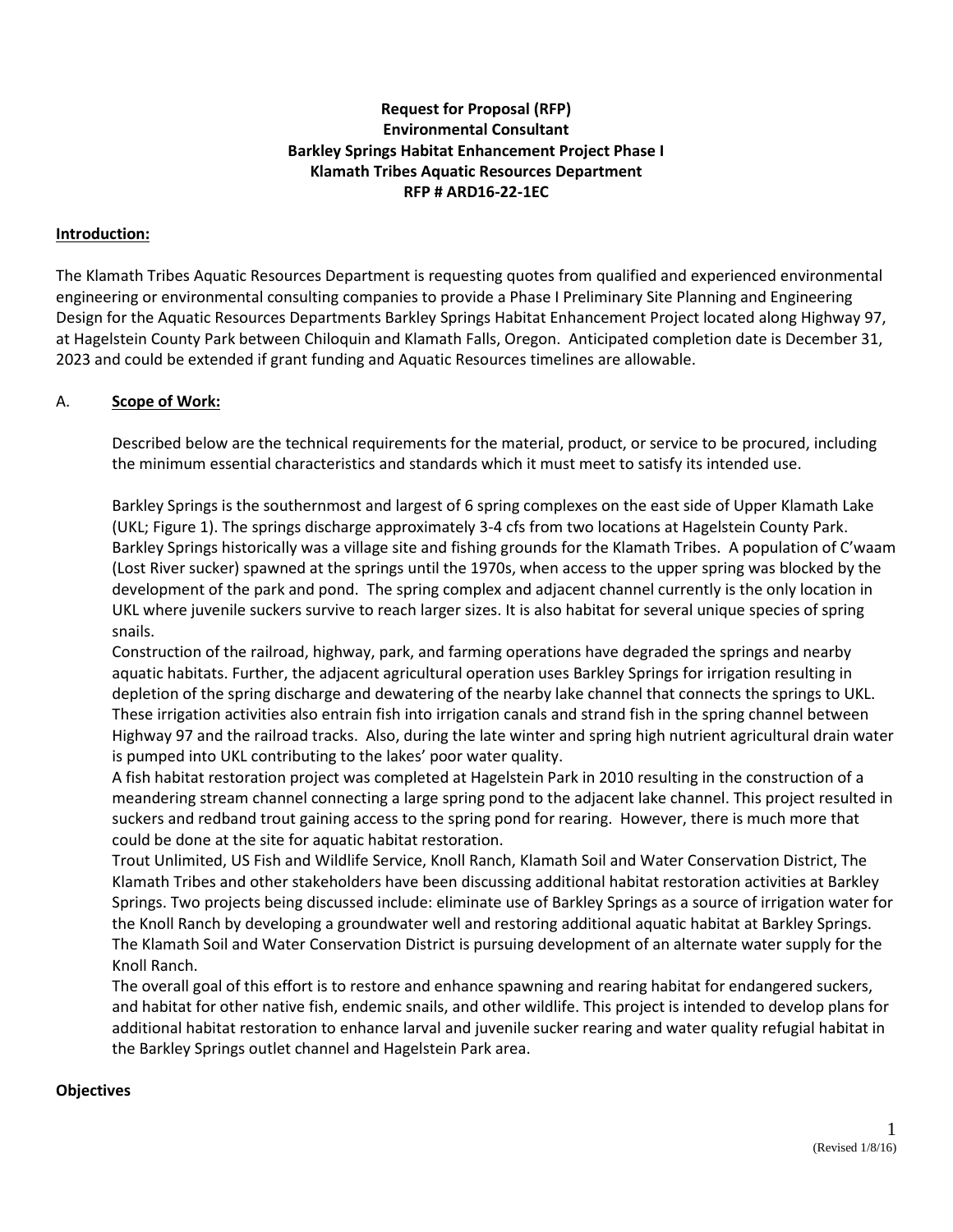**Objective 1**. Review of previous habitat restoration planning documents including a Conceptual Plan Report (Inter-Fluve 2006) and Preliminary Site Planning - Habitat Enhancement for Endangered Fish Species at Barkley Spring – Upper Klamath Lake, Oregon (Bureau of Reclamation 2008).

**Objective 2.** Collect field data and develop project design, and conduct additional environmental services to meet permitting and environmental compliance requirements.

**Objective 3.** Complete environmental compliance for the project.

## **Tasks**

- 1. Conduct a review of previous habitat restoration planning documents.
- 2. Complete bathymetric survey, project design, soil contaminant analysis, wetland delineation, cultural resource survey, biological assessment, removal-fill permit, storm water plan, in-water work permit.
- 3. With assistance from Reclamation complete environmental compliance including NEPA, ESA Section 7 consultation, National Historic Preservation Act (NHPA) and consultation with State Historic Preservation Officer (SHPO).

## **Deliverables**

Project will start upon completion of the Personal Services Contract and be completed before December 31, 2023

- 1. The party must understand that this project is confidential and The Klamath Tribes privacy must be protected at all times during the project.
- 2. The Phase I preliminary site planning and engineering design should be completed by December 31, 2023. And presented to Aquatic Resources Department no later than 90 days after completion.
- 3. The selected contractor must be respectful to the Klamath Tribes and their possessions at all times and is encouraged to ask questions or request a meeting for clarification.

# B. **Quality Requirements:**

The Klamath Tribes and Aquatic Resources Department will award contracts to responsible prospective contractors who have the ability to perform successfully under the terms and conditions of the proposed contract. In determining the responsibility of a party, the Aquatic Resources Department will consider such matters as the party's

- Integrity;
- Compliance with public policy;
- Record of past performance;
- Financial and technical resources

# Entity must provide information on the following requirements in the Proposal

- 1. Must have at minimum 5 years work experience in environmental engineering or design.
- 2. Must have an Environmental Engineering or related Degree or certification in Environmental Engineering or related field.
- 3. Must provide resume or job qualification papers showing 5 years' experience in field.
- 4. Must provide 3 references for the last 2 relevant jobs completed (Name and email).
- 5. Must not be debarred or suspended from doing business with the federal government.
- 6. Provide Federal ID#, Social Security or TIN # and State Registry# or equivalent.
- 7. Must have and maintain throughout the contract term a certificate of insurance for professional or general liability and auto insurance. Selected contractor will be required to provide COI with contract.
- 8. Must provide proof to claim Indian preference (if applicable).
- 9. Preferred if entity is registered with the System for Award Management (sam.gov).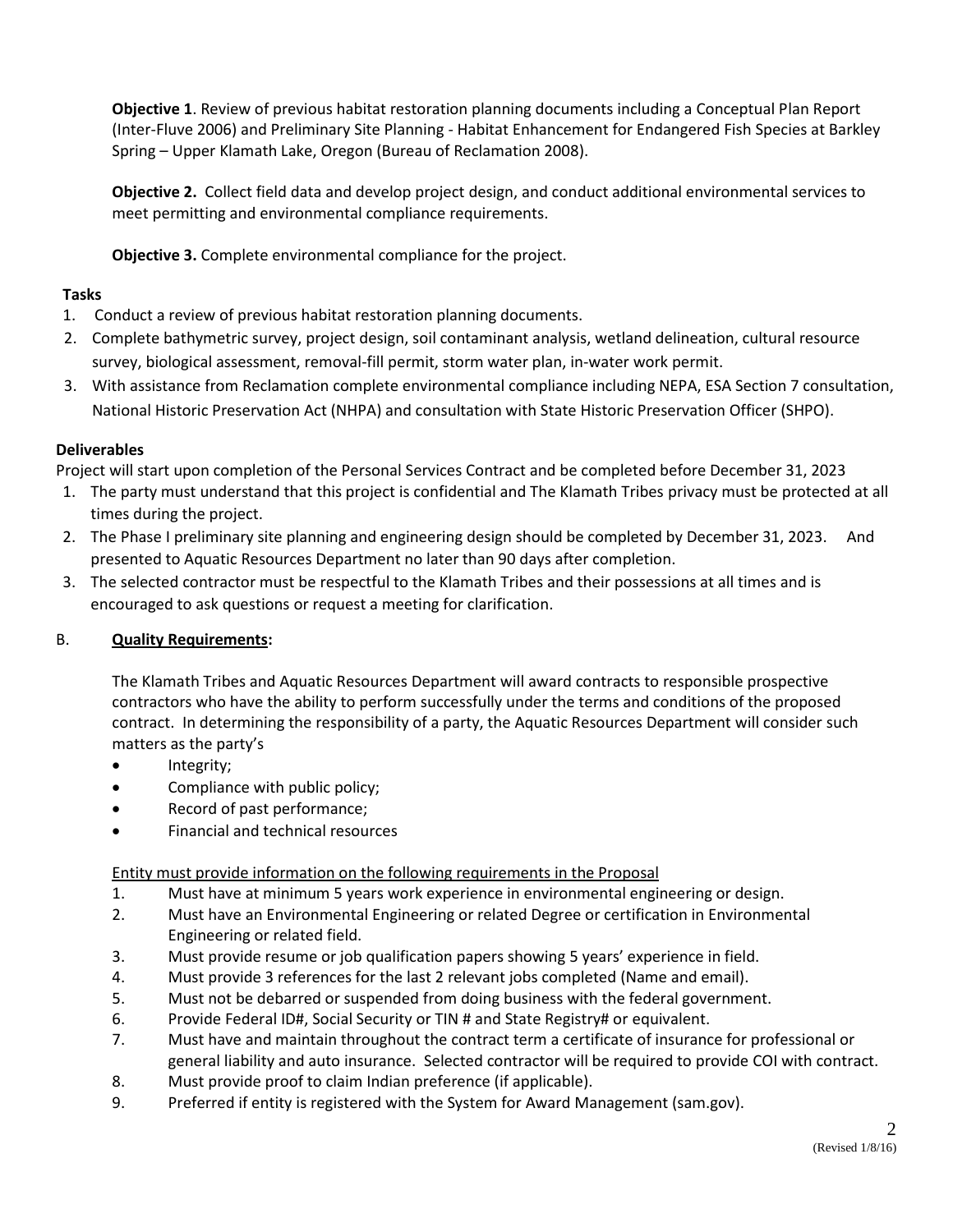### C. **Evaluation Factors and Scoring:**

- 1. Selection Procedures: The Klamath Tribes' Administration utilizes this formal advertising of Request for Proposals to award to the most highly rated proposal subject to negotiation of fair and equitable compensation. All timely responses to this RFP will be considered. Klamath Tribes' Administration reserves the right to reject any and all proposals based on documented reasons including determining any or all proposals to be non-responsive.
- 2. Method of Review: The Klamath Tribes' Administration and its authorized representatives will review all proposals received and may contact the party to request further information. The Klamath Tribes' Administration may accept any given RFP as submitted or may negotiate with the party to establish terms most advantageous to the Tribes. The decision of the Klamath Tribes' Administration shall be final and not subject to appeal.
- 3. Method of Scoring: All proposals received on time will be evaluated and scored as follows:
	- a. (0-55 points) Scope of Work: The RFP must fully demonstrate ability to carry out the Scope of Work requirements in Section A.
	- b. (0-25 points) Cost: Cost will be determined by formula method if possible otherwise Review Panel will rate and score accordingly proposed cost.
	- c. (0-20 points) References: A record of integrity, judgment, performance and timeliness in the execution of previous jobs will garner higher points.
	- d. Indian preference: At minimum 15% of the evaluation points shall be granted to proposals that demonstrate entitlement to Indian Preference, which points shall not be available to non-Indian proposals when using Method #3 of the Klamath Tribes Procurement Policy.
	- e. In the case of duplicate proposals, the earliest postmarked envelope will be reviewed unless otherwise advised in writing by the proper that the later proposal is the appropriate one to review.

### **100 TOTAL POINTS POSSIBLE** (without Indian Preference)

### D. **Instructions for Submitting Proposals:**

- 1. Return one original proposal in an envelope clearly marked according to the instructions below. Alternate proposals will not be accepted.
- 2. Sealed proposals can be submitted in person, through US Postal Service, or by ground delivery to:

The Klamath Tribes Administration Office **Attention: Jackie Galbreath, Purchasing Agent** P.O. Box 436 501 S. Chiloquin Blvd. Chiloquin, OR 97624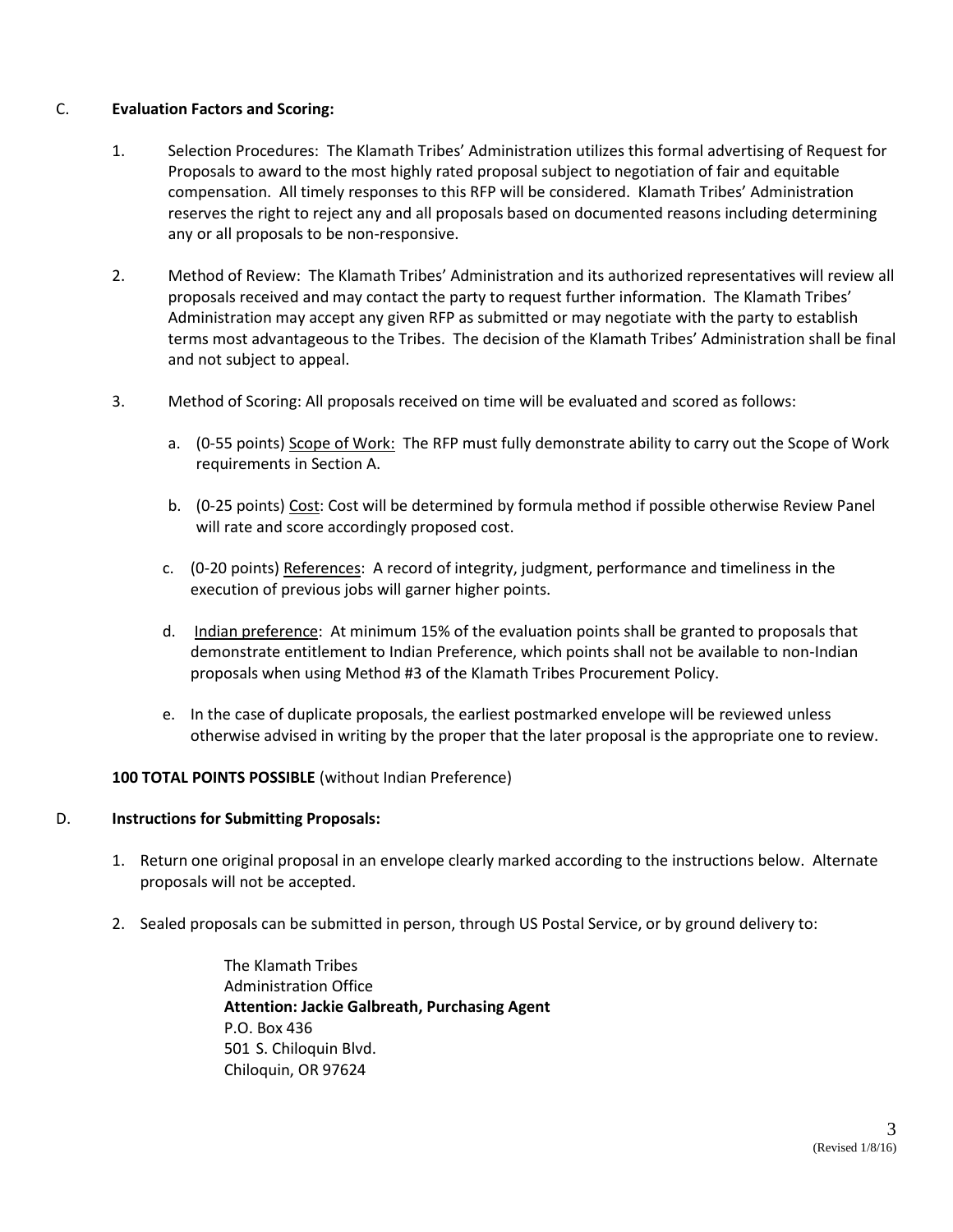- 3. Proposals by email or Fax cannot be accepted and will be disqualified if received via this method.
- 4. On outside of sealed envelope write: "**RFP # ARD22-16-1EC and your Name"**
- 5. Questions on the RFP can be directed to Mark Buettner at (541)783-2149, ext. 227, or email [mark.buettner@klamathtribes.com.](mailto:mark.buettner@klamathtribes.com)
- 6. Schedule of RFP activities:
	- 06/09/2022 Advertise RFP # ARD22-16-1EC
	- 06/14/2022 4 p.m. Deadline for questions regarding RFP can be emailed to Mark Buettner who will respond back within two business days.
	- 06/22/2022 4 p.m. Closing Date for RFP to be submitted via method outlined above.
	- Opening and review of RFP's submitted on time will be coordinated by the Grant and Contract Compliance Officer. A review panel will meet by Zoom to review and make a selection which may take two weeks or longer. All responders will be notified by email from the GCCO.

## E. **Closing/Opening Date and Time and Method of Solicitation:**

- 1. Proposals will be accepted at the address above up to **4 p.m. on June 22, 2022.** All timely responses to this RFP will be considered. The Klamath Tribes reserve the right to reject any and all proposals including those proposals received after the closing date and time. If Tribal Administration is closed on the day RFQs are due, for a holiday or administrative reasons, the RFQs will be due the next business day by 4 p.m.
- 2. Proposals will be opened at by a Review Panel by Zoom at the Klamath Tribal Administration office, 501 S. Chiloquin Blvd., Chiloquin Oregon. Review and selection may take up to two weeks. All responders will be notified by email from the Grant and Contract Compliance Officer (GCCO).
- 3. This RFP has been published by:

| Publication in a Newspaper of general circulation                                         |
|-------------------------------------------------------------------------------------------|
| $\vert x \vert$ Direct solicitation of proposals from an adequate number of known sources |
| $\vert x \vert$ Klamathtribes.org                                                         |

## F. **Indian Preference:**

- 1. To the greatest extend feasible, preference and opportunities for training and employment shall be given to Indians, and preference in the award of contracts and subcontracts shall be given to Indian organizations and Indian-owned economic enterprises.
- 2. Certain federal laws allow for the application of a Tribal-specific preference, and where those laws apply the Tribes will provide preference for Klamath Tribal members or businesses owned by Klamath Tribal members.
- 3. Preference and opportunities for training and employment in connection with the administration of these activities shall be given to Indians and Alaskan Natives.
- 4. The Klamath Tribes Procurement Policy shall be followed for any individual/firm claiming Indian Preference.

## G. **Provisions:**

1. All contractors must observe the Klamath Tribes' Indian preference policy as set forth in the Klamath Tribes Procurement Policy.